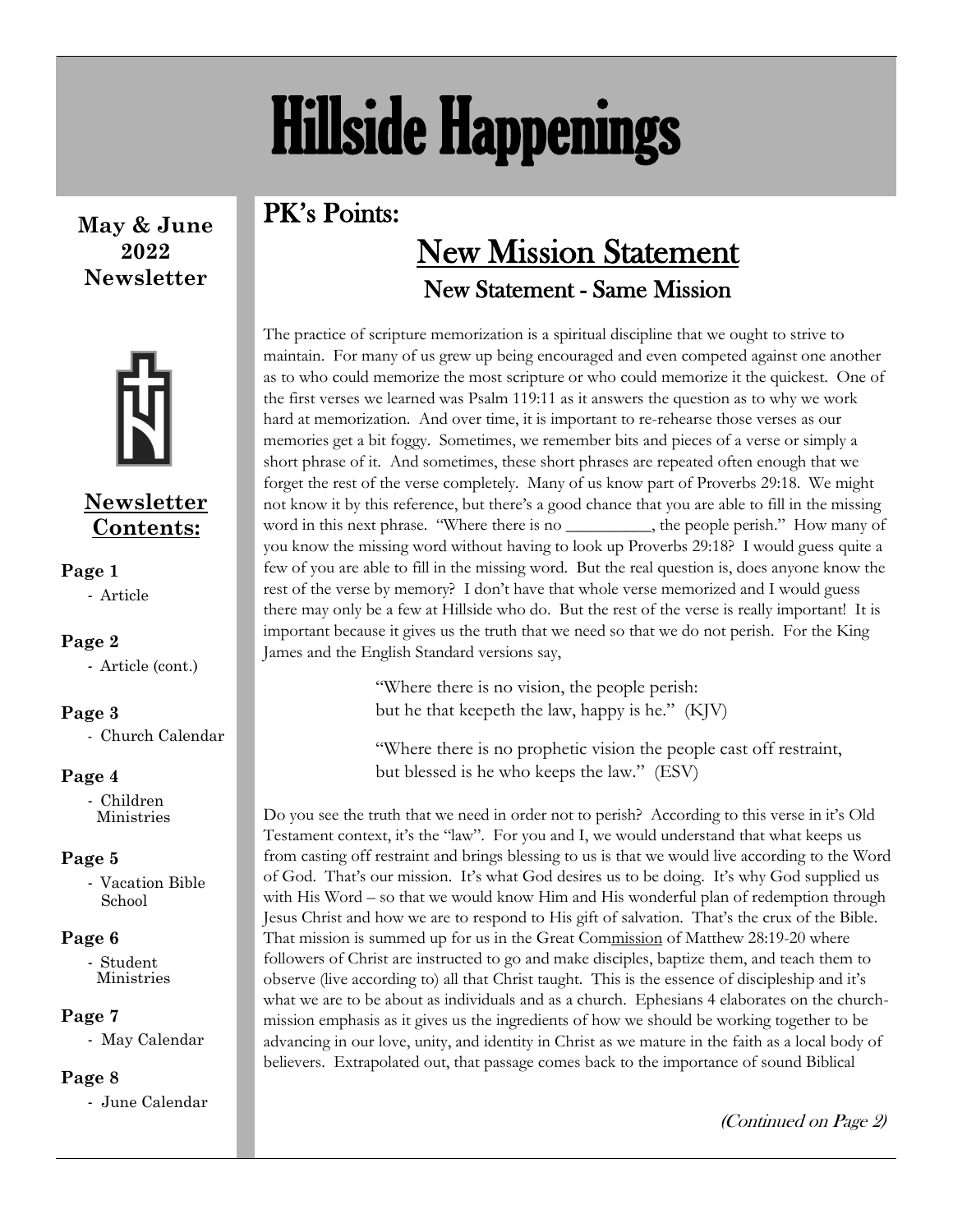teaching in order that the body is equipped and maturing and not being carried away by "every wind of doctrine" that is out there. This emphasis on the Word enables us to realize that we, as committed followers of Christ, are called to live sanctified lives where we don't follow the pattern of this world but that we think different, we speak different, we act different and that because of the new life we have in Christ, that we strive to represent Christ in our lives. Romans 12:2 states that we do this by the transforming of our minds as the Holy Spirit enables us to think, speak, and act in a way that is honoring to our Savior.

All of this goes back to Proverbs 29:18, allowing us to see the necessity of a continual adherence and feeding from God's Word ("the prophetic vision/the law").

All of this, and more, run through my mind when someone talks about a mission statement for the church. How can you share the extent of scripture's mission for the church in a single statement? And yet, in the midst of a casual conversation, or a quick conversation it is nice to be able to sum up what we are about with a simple statement. So after some prodding from Pastor Rick and some good discussion with the deacons, we are mindful of the mission scripture lays out for us, and would like to state it in the following form:

What is the Mission of Hillside Baptist Church?

**Hillside Baptist Church exists to learn the Word in community in order to live in the world with Christlikeness.**

Simply put – we are...

#### **Learning Together, Living Transformed.**

 This is what we do, this is who we are, this is what we are about. We are learning God's Word together so we will be able to represent Christ in and to our world. Let's keep learning, learning as a doer of God's Word not just a hearer of it. Let's continue to be a close-knit community where we love and are committed to one another, where we care for one another, where we strive to encourage and even hold each other accountable and welcome others into our community. And let's live a transformed life as we yield to the Lord and serve as an instrument of righteousness with the goal of reaching others with the Gospel. And may Jesus Christ receive all the glory for the work that He does in our midst as we "learn together & live transformed".

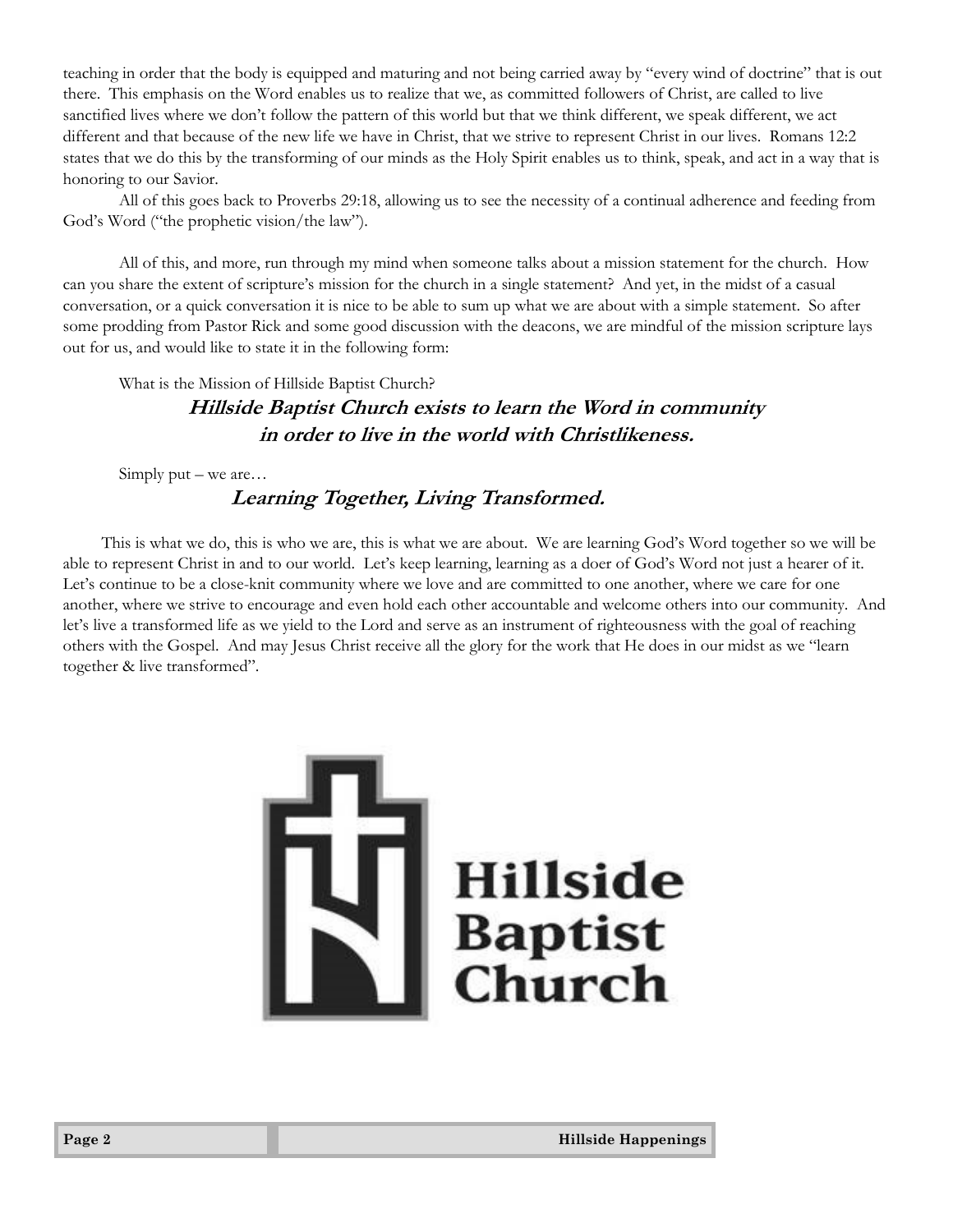# Church Calendar

### **May**

- 1 Graduate Recognition Service 9am
- 1 YES Service 10am
- 1 Carry-In
- 3 Deacon's Meeting
- 8 Mother's Day
- 15 GO Team Boot Camp
- 15 *GO Team Payment Due*
- 15 *Summer Camp Scholarship Forms Due*
- 22 Worship Team Practice



### **June**

- 1 WOL End of Year Celebration
- 5 WOL Recognition 10am
- 5 Carry-In
- 5 VBS Volunteer Meeting
- 6-9 Teen Week: Grow Up/Glow Up
- 19 Father's Day
- 26 Worship Team Practice
- 26 *Final GO Team Payment Due*

### **July**

2-9 GO Team St. Louis Trip

- 13 Congregational Business Meeting
- 25-29 Vacation Bible School
- 28-29 Sleepwalker Outreach

### Summer Wednesday Evening Schedule

Each Wednesday night throughout the summer will look a little different, but all will be designed for Hillsiders of all ages to get involved! We are looking forward to a summer of growth, service, and fellowship together. Be on the lookout for more details about each evening.

| <b>August 31</b> | Adult Bible Study & Prayer; Synergy; WOL Kick Off           |  |
|------------------|-------------------------------------------------------------|--|
| <b>August 24</b> | Multi-Generational Night                                    |  |
| <b>August 17</b> | So Long to Summer Event                                     |  |
| <b>August 10</b> | Adult Bible Study & Prayer; Synergy; Summer Bible Club      |  |
| <b>August 3</b>  | Small Group Night                                           |  |
| July 27          | No Mid-Week Service (VBS Week)                              |  |
| July 20          | Wednesday Work Projects                                     |  |
| July 13          | Congregational Business Meeting; Synergy; Summer Bible Club |  |
| July 6           | Small Group Night                                           |  |
| June 29          | <b>Wednesday Work Projects</b>                              |  |
| June 22          | Adult Bible Study & Prayer; Synergy; Summer Bible Club      |  |
| June 15          | Small Group Night                                           |  |
| June 8           | No Mid-Week Service (Teen Week)                             |  |
| June 1           | Adult Bible Study & Prayer; Synergy; Final Week of WOL      |  |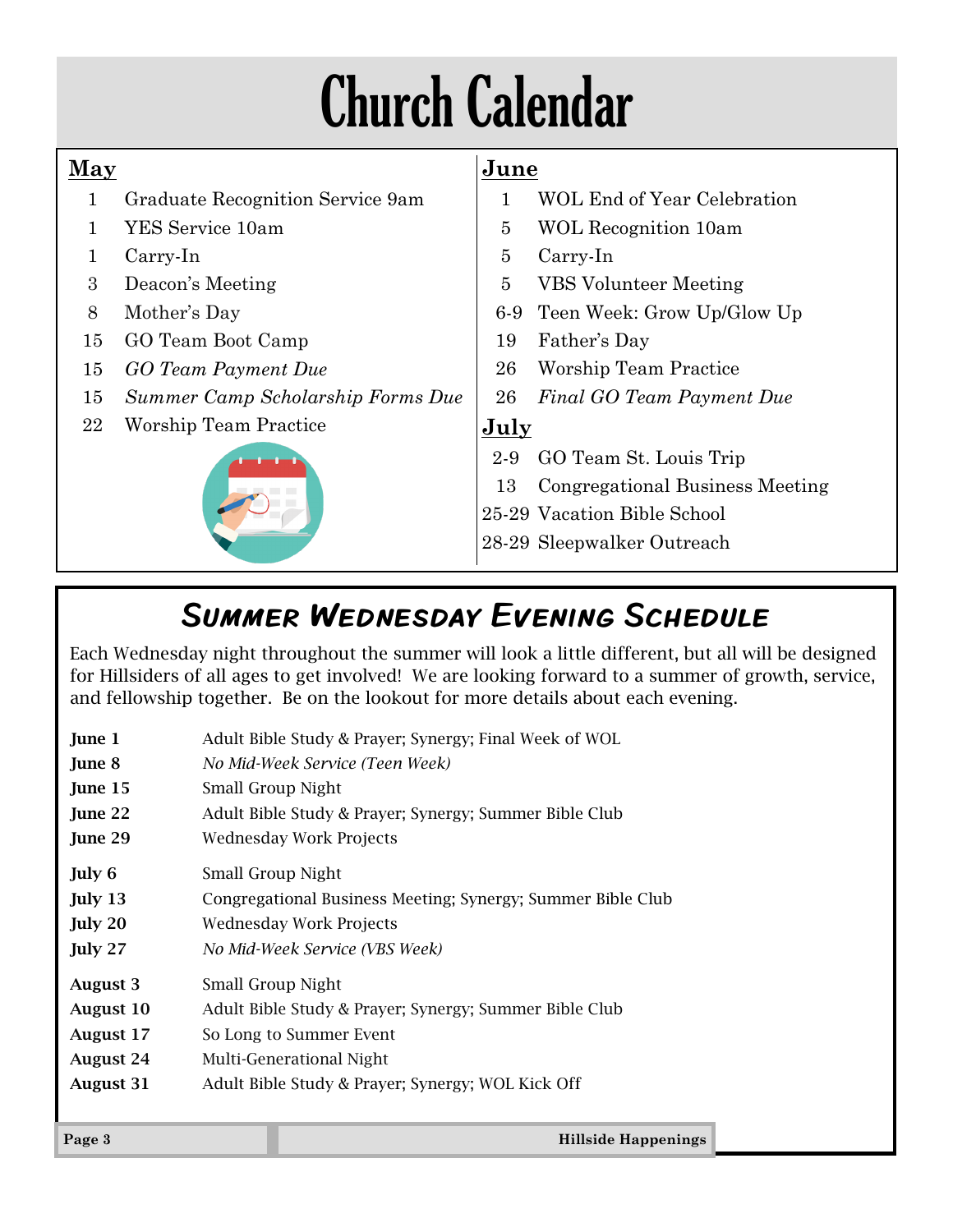## Children Ministries

## *Sunday School*

As our students school years come to a close, students will remain in their current Sunday School classes throughout the summer.

| Class:               | Teacher:               | Room: |
|----------------------|------------------------|-------|
| Ages 2-3             | <b>Rosemary Peters</b> | 102   |
| Ages 4-K             | Lillie Kollert         | 204   |
| Grades 1st-3rd       | Mary Lynn Frary        | 103   |
| Grades 4th-5th       | Bonnie Baughman        | 104   |
| <b>Middle School</b> | Ryan Turpin            | 202   |
| <b>High School</b>   | Pastor Rick            | 101   |

*Word of Life (Age 3-5th Grade)* 



The end of the school year is quickly approaching. Our final session of WOL for this school year will meet on Wednesday, June 1st. We are planning some fun end of the year activities! Our hope is to tie dye shirts on that final Wednesday. Parents—Please return the slip with your child's t-shirt size to any WOL leader by May 18th if your child plans to attend.

Our Word of Life students will have the opportunity to share a little of what we have done throughout the school year with the congregation on June 5th during our 10 AM Worship Service. We would love for everyone who has attended WOL throughout the year to join us!

Important WOL Dates:

June 1st End of the Year Celebration

June 5th WOL Recognition *during 10:00 AM Worship Service* 

### *Summer Bible Club (Age 3-5th Grade)*

SBC will look a little different this year as we will only meet 3 times throughout the summer. We encourage our families with young children to participate as a family in the other Wednesday evening activities that are planned throughout the summer!



**Page 4 Hillside Happenings**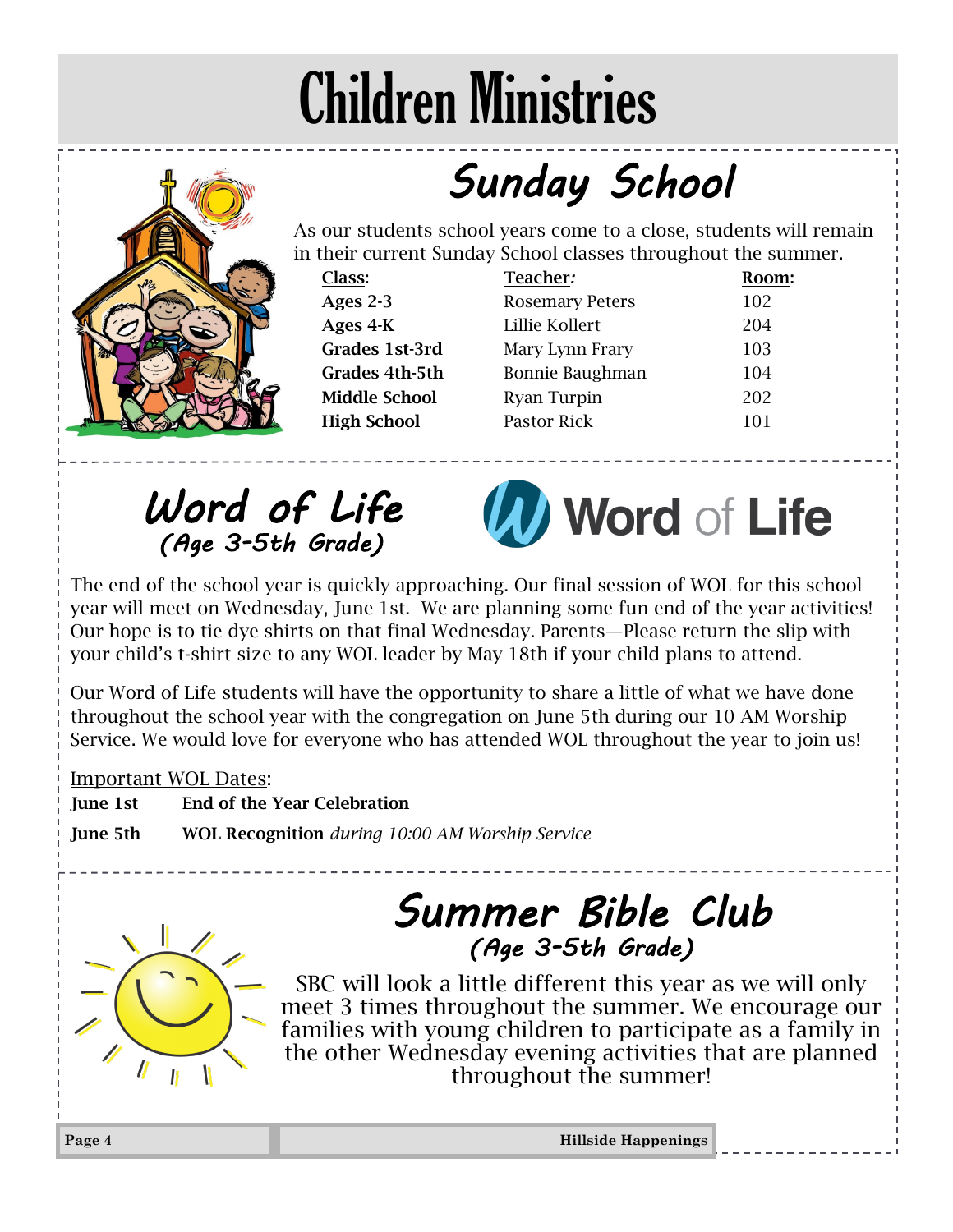# Vacation Bible School

### Vacation Bible School | July 25-29

Vacation Bible School at Hillside is always a fun-packed week of serving Christ, sharing Christ, and loving Christ. This year, we expect nothing less as we head to Kookaburra Coast to see God's life-changing glory through adventures with Moses! We are excited to have Aaron Cochrell as our guest missionary this year!



Hillside VBS is July 25-29 from 9:00am - noon. Online registration will be available in the weeks to come for students planning to attend VBS. Also, **be watching for invitations to share with neighbors, friends, and classmates.**

We are currently looking for volunteers to help with all areas of VBS. **Sign-up at the Welcome Center or talk to Jen Kline if you are interested in serving in any way at VBS**, even if you have never helped before. We do plan to provide childcare for the kids of volunteers who are too young to attend VBS this year. It is not possible to do this event without the support of our faithful volunteers who teach, help in the classroom, make food, lead music and games, and help with the many other aspects of VBS!

### **If you plan to volunteer, mark your calendars for the VBS Volunteer Meeting on Sunday, June 5th following Carry-In.**

Beginning now, please join us in **praying for the kids who will be attending VBS this year**. Pray that the right kids will come, that our hearts will be prepared to love and serve them, and that we can effectively share with them the hope that is found in Jesus Christ.

Thank you for your commitment to VBS 2022 at Hillside!

## **Sleepwalker Outreach**

### **Thursday, July 28 & Friday, July 29**

With Rittman's Sleepwalker festival falling on the same week as our VBS, we will be adjusting our Sleepwalker outreach this year. We will not be having a float in the parade but still plan to have a booth on Main Street during the festival. We are looking for individuals that are unable to be involved in VBS to help lead the efforts on our booth this year. Please reach out to Pastor Kevin or Pastor Rick if you have interest in helping with this outreach.